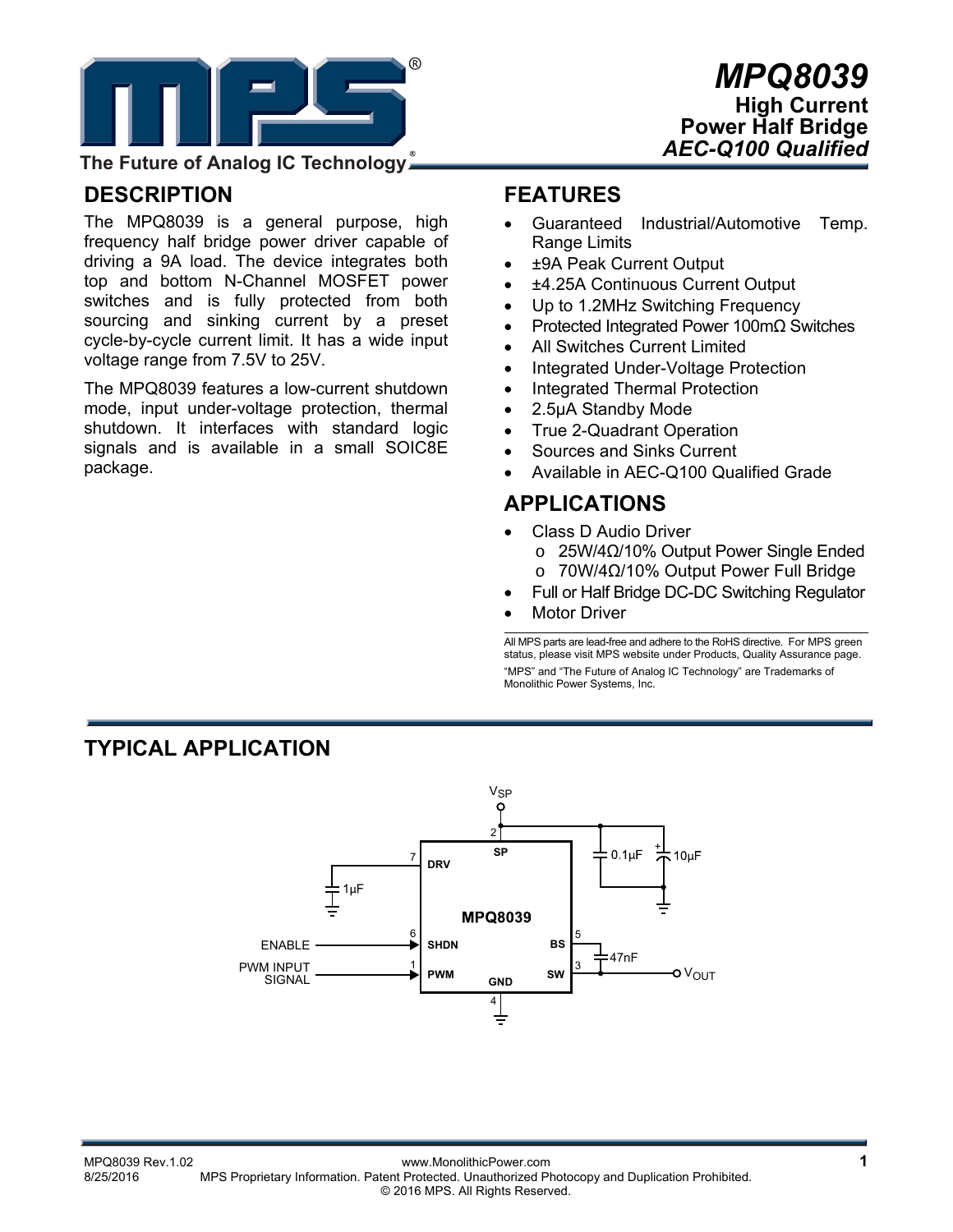

# **ORDERING INFORMATION**

| <b>Part Number</b> | Package | <b>Top Marking</b> |
|--------------------|---------|--------------------|
| MPQ8039GN*         | SOIC8E  | MP8039             |
| MPQ8039GN-AEC1**   | SOICRE  | MP8039             |

\* For Tape & Reel, add suffix –Z (eg. MPQ8039GN–Z)

\*\* For Tape & Reel, add suffix –Z (eg. MPQ8039GN-AEC1–Z)

# **PACKAGE REFERENCE**



#### **ABSOLUTE MAXIMUM RATINGS** (1)

| SP Supply Voltage $(V_{SP})$ -0.3V to +28V <sup>(5</sup> ) |  |
|------------------------------------------------------------|--|
|                                                            |  |
|                                                            |  |
|                                                            |  |
| Continuous Power Dissipation $(T_A = +25^{\circ}C)^{(2)}$  |  |
|                                                            |  |
|                                                            |  |

#### *Recommended Operating Conditions* (3)

| Operating Junction Temp. $(T_J)$ . -40°C to +125°C |  |
|----------------------------------------------------|--|

# *Thermal Resistance* (4) *θJA θJC*

SOIC8E ................................... 48 ...... 10 ... °C/W

- Notes: 1) Absolute maximum ratings are rated under room temperature unless otherwise noted. Exceeding these ratings may damage the device.
- 2) The maximum allowable power dissipation is a function of the maximum junction temperature TJ (MAX), the junction-toambient thermal resistance θJA, and the ambient temperature TA. The maximum allowable continuous power dissipation at any ambient temperature is calculated by PD  $(MAX) = (TJ)$ (MAX)-TA)/θJA. Exceeding the maximum allowable power dissipation will cause excessive die temperature, and the device will go into thermal shutdown. Internal thermal shutdown circuitry protects the device from permanent damage.
- 3) The device is not guaranteed to function outside of its operating conditions.
- 4) Measured on approximately 1" square of 1 oz copper.
- 5) For room temperature only.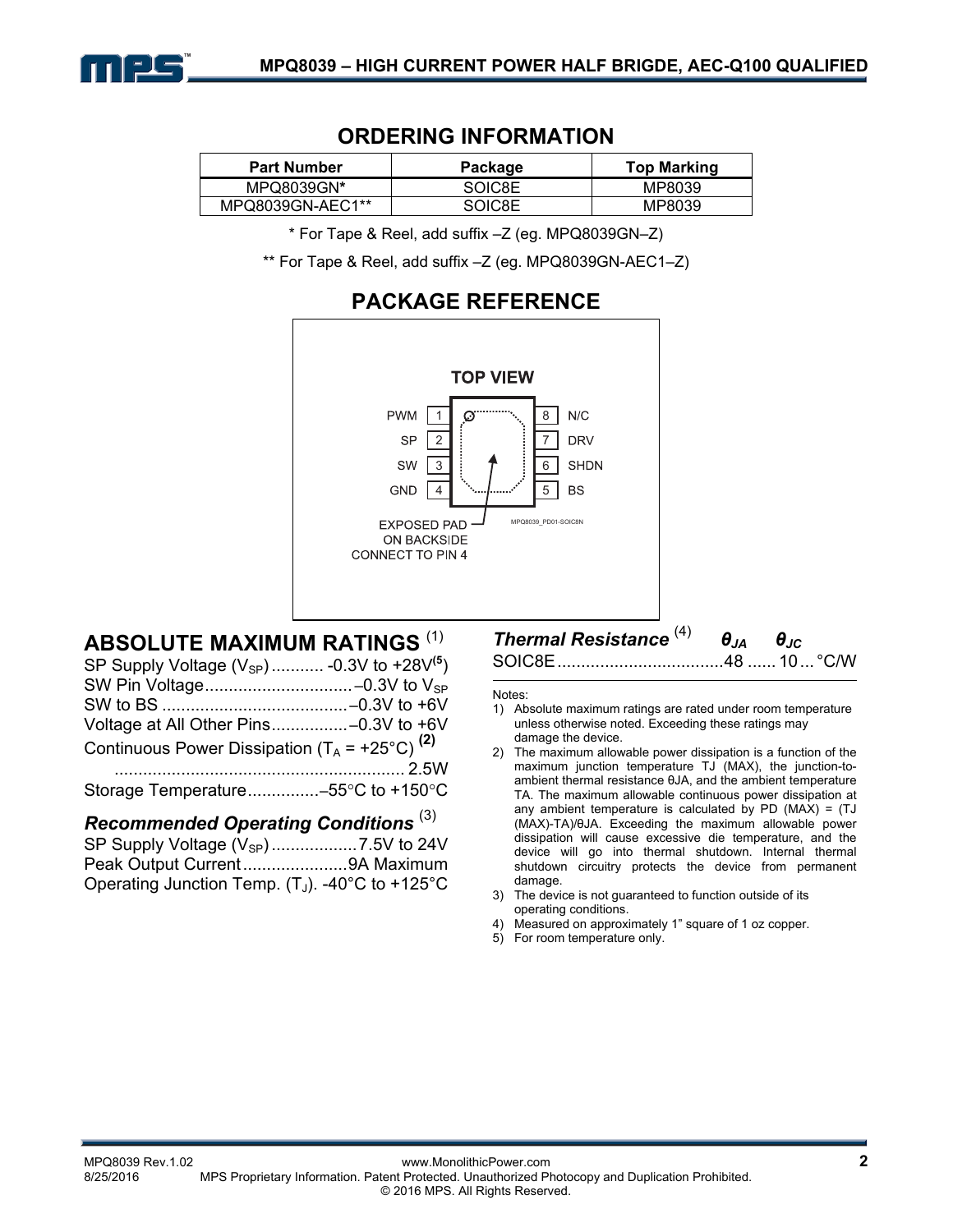

# **ELECTRICAL CHARACTERISTICS**

V<sub>SP</sub> = 12V, V<sub>SHDN</sub> = 0V, T<sub>J</sub> = -40°C to +125°C, Typical value are T<sub>J</sub> = 25°C, unless otherwise noted.

| <b>Parameter</b>                                      | Symbol                 | <b>Condition</b>                                                       | Min            | <b>Typ</b> | <b>Max</b> | <b>Units</b>    |
|-------------------------------------------------------|------------------------|------------------------------------------------------------------------|----------------|------------|------------|-----------------|
| SP Operating Current                                  |                        |                                                                        |                | 1.5        | 2.5        | mA              |
| SP Shutdown Current                                   |                        | $VSHDN = 2V$                                                           |                | 2.5        | 10         | μA              |
| SHDN, SP Threshold Low                                |                        |                                                                        |                |            | 1          | V               |
| SHDN, SP Threshold High                               |                        |                                                                        | $\overline{2}$ |            |            | V               |
| SHDN, SP Input Bias Current                           |                        |                                                                        |                | 1          |            | μA              |
| SW On Resistance                                      |                        | $V_{SP}$ = 7.5V, High-Side and Low-Side                                |                | 0.1        | 0.25       | Ω               |
| SW Current Limit <sup>(5)</sup>                       |                        | $V_{\text{PWM}}$ = 5, (Sinking)                                        |                | 9          |            | Α               |
|                                                       |                        | $V_{\text{PWM}} = 0$ , (Sourcing)                                      |                | 9          |            | A               |
| <b>SW Switching Frequency</b>                         |                        | $V_{\text{PWM}}$ = 0 to 2V, 50% Duty Cycle                             |                |            | 1.2        | <b>MHz</b>      |
| SW Maximum Duty Cycle <sup>(6)</sup>                  |                        | $V_{SP}$ = 7.5V, $V_{PWM}$ = 2V, $C_{SW}$ 100nF,<br>$f_{SW} = 3.3$ kHz |                | 99.5       |            | $\%$            |
| SW Rise/Fall Time                                     |                        | $V_{\text{PWM}} = 0$ to 5V                                             |                | 20         |            | ns              |
| <b>PWM Pulse Width</b>                                |                        | $V_{\text{PWM}} = 0$ to 2V, High or Low Pulse                          | 200            |            |            | ns              |
| PWM to SW Delay Time Rising                           |                        | $VPWM = 0$ to 5V                                                       |                | 70         |            | ns              |
| PWM to SW Delay Time<br>Falling                       |                        | $V_{\text{PWM}}$ = 5 to 0V                                             |                | 70         |            | ns              |
| <b>Thermal Shutdown</b><br>Temperature <sup>(5)</sup> |                        | $T_J$ Rising, Hysteresis = 20 $^{\circ}$ C                             |                | 160        |            | $\rm ^{\circ}C$ |
| IN UVLO                                               |                        | <b>Rising Edge</b>                                                     | 5.5            |            | 7.5        | V               |
| DRV Voltage                                           | <b>V<sub>DRV</sub></b> | $V_{SP} = 10V$                                                         | 5.1            | 5.6        | 6.0        | V               |
| <b>PWM Threshold Voltage</b>                          |                        | V <sub>PWM</sub> Rising                                                |                |            | 2.4        | V               |
|                                                       |                        | V <sub>PWM</sub> Falling                                               | 1.3            |            |            | V               |

**Notes:** 

6) Not production tested.

7) SW drives low for 1.5μs every 300μs to charge the BS to SW capacitor.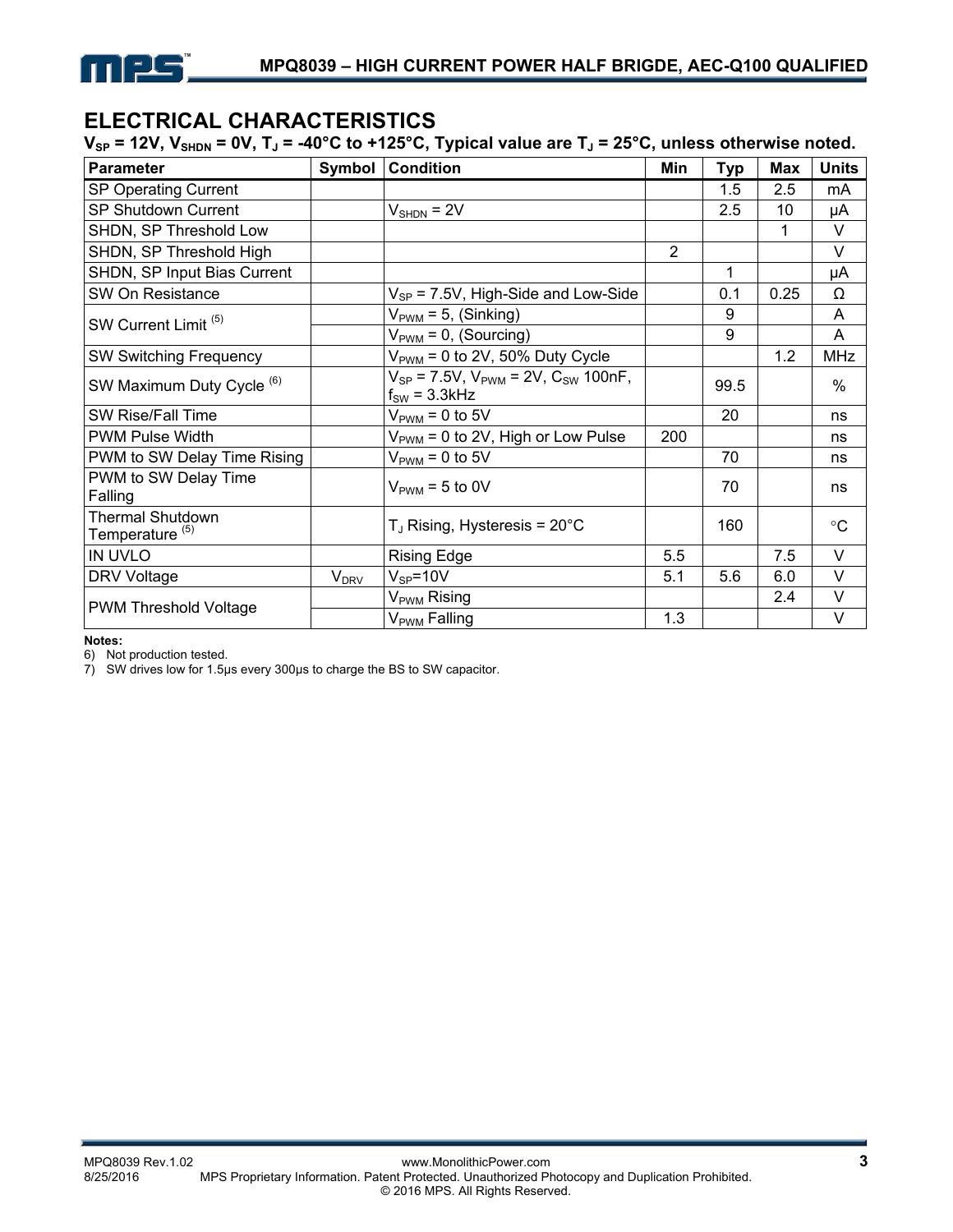

# **TYPICAL PERFORMANCE CHARACTERISTICS**

Circuit of Figure 4,  $T_A$  = +25 $\degree$ C, unless otherwise noted.

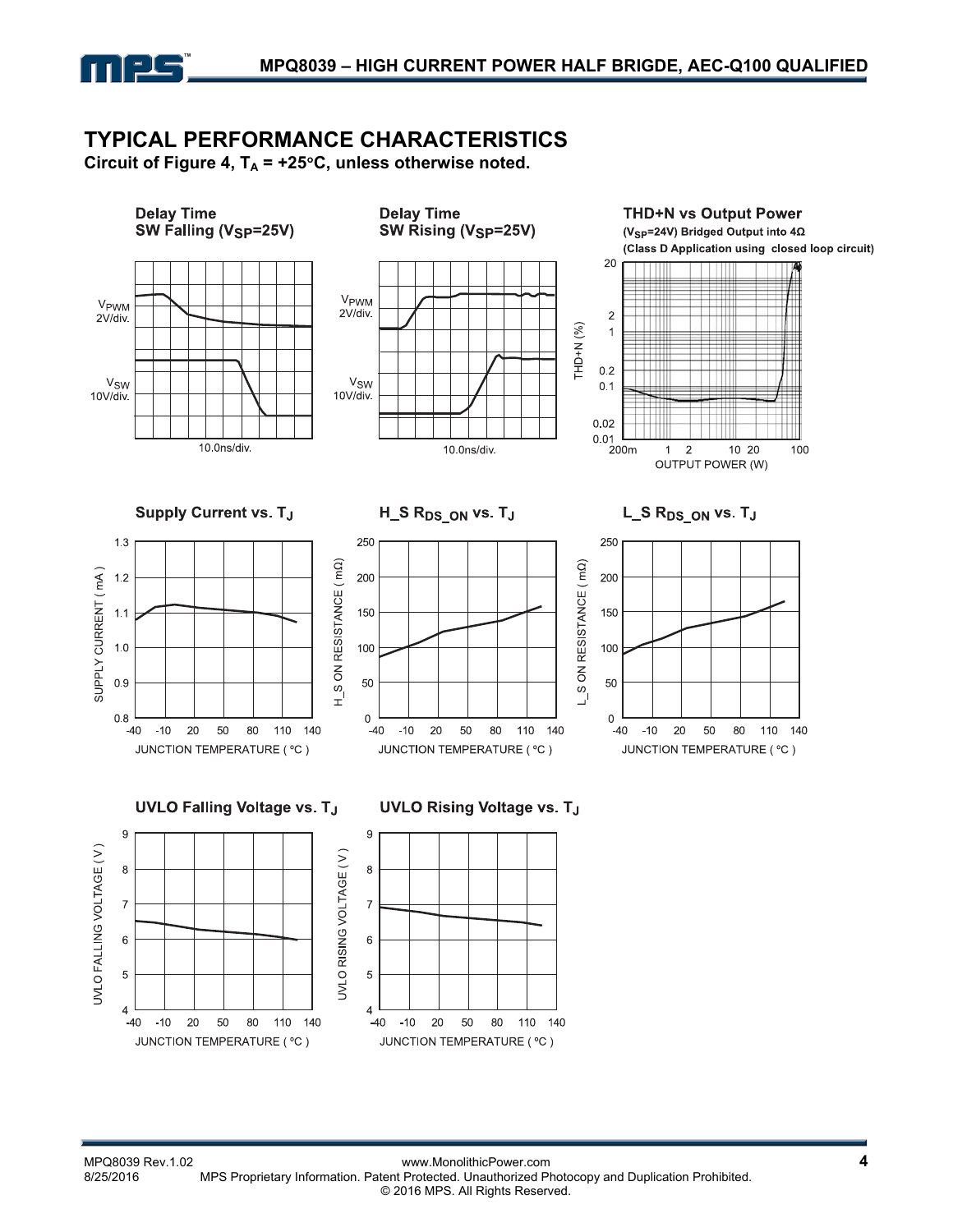

 $\frac{I_L}{2A\Delta}$ 



LL<br>2A/div

100µs/div.

MMMM

2ms/div.

V<sub>OUT</sub><br>10V/div.

Ł 5A/div

100µs/div.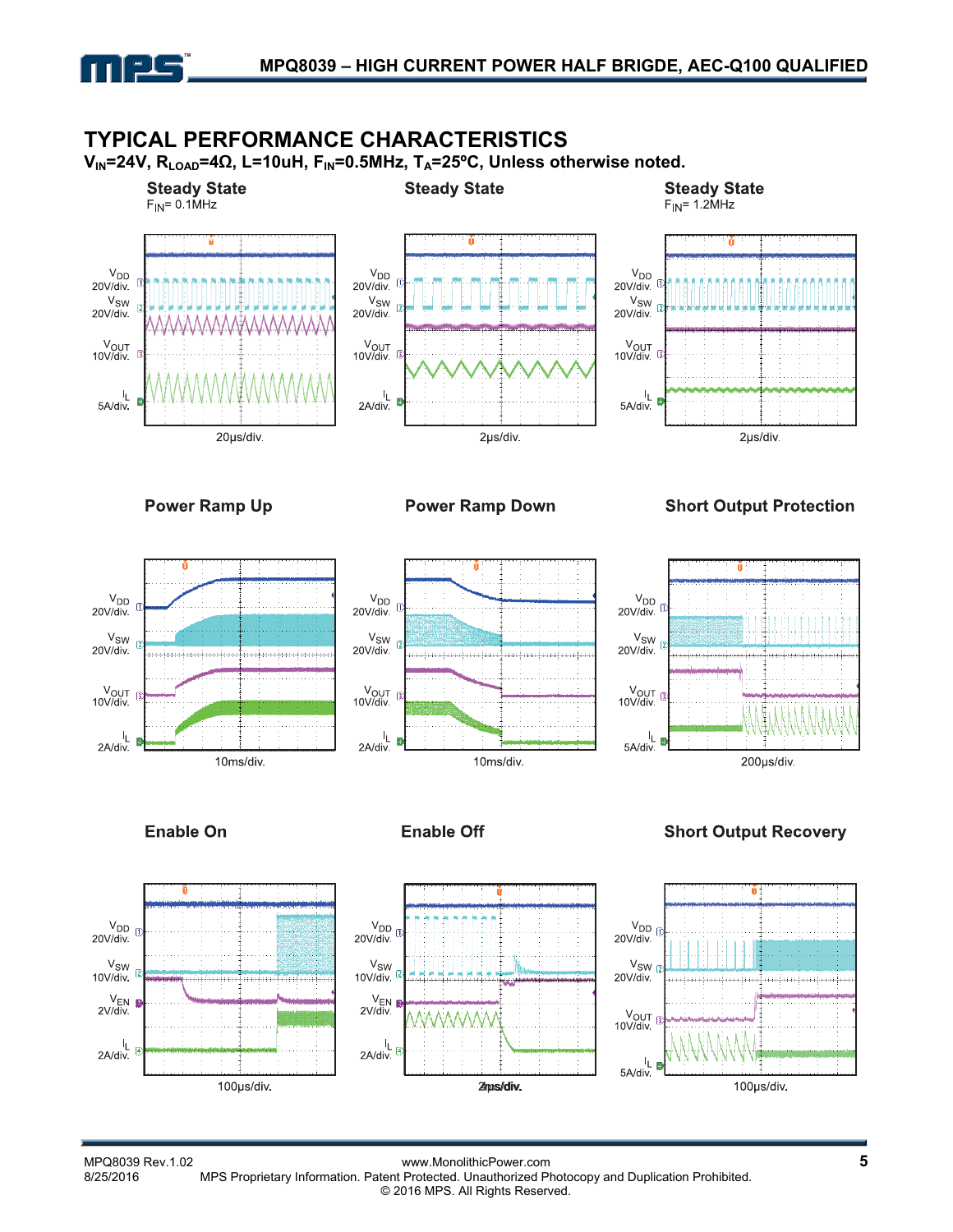

# **PIN FUNCTIONS**

| Pin#          | <b>Name</b> | <b>Description</b>                                                                                                                                                                                                                |
|---------------|-------------|-----------------------------------------------------------------------------------------------------------------------------------------------------------------------------------------------------------------------------------|
|               | <b>PWM</b>  | Driver Logic Input. Drive PWM with the signal that controls the MPQ8039 output. Drive<br>PWM high to turn on the high-side switch; drive PWM low to turn on the low-side switch.                                                  |
| $\mathcal{P}$ | <b>SP</b>   | Power Supply Input. Connect SP to the positive side of the input power supply. Bypass SP<br>to GND as close to the IC as possible.                                                                                                |
| 3             | <b>SW</b>   | Switched Output. SW is the power output of the MPQ8039. Connect the output LC filter to<br>SW. SW is valid approximately 100us after SP goes high.                                                                                |
| 4             | <b>GND</b>  | Ground. (Note: Connect the exposed pad on the bottom side to Pin 4).                                                                                                                                                              |
| 5             | <b>BS</b>   | Bootstrap Supply. BS powers the high-side gate of the MPQ8039. Connect a $0.1\mu$ F or<br>greater capacitor between BS and SW.                                                                                                    |
| 6             | <b>SHDN</b> | Shutdown Input. SHDN enables/disables the MPQ8039. Drive SHDN low to turn on the<br>MPQ8039, drive it high to turn it off. If not used, connect SHDN to GND.                                                                      |
|               | <b>DRV</b>  | Gate Drive Supply Bypass. The voltage at DRV is supplied from an internal regulator from<br>SP. DRV powers the internal circuitry and internal MOSFET gate drives. Bypass DRV to<br>GND with a $0.1\mu$ F to $10\mu$ F capacitor. |
| 8             | N/C         |                                                                                                                                                                                                                                   |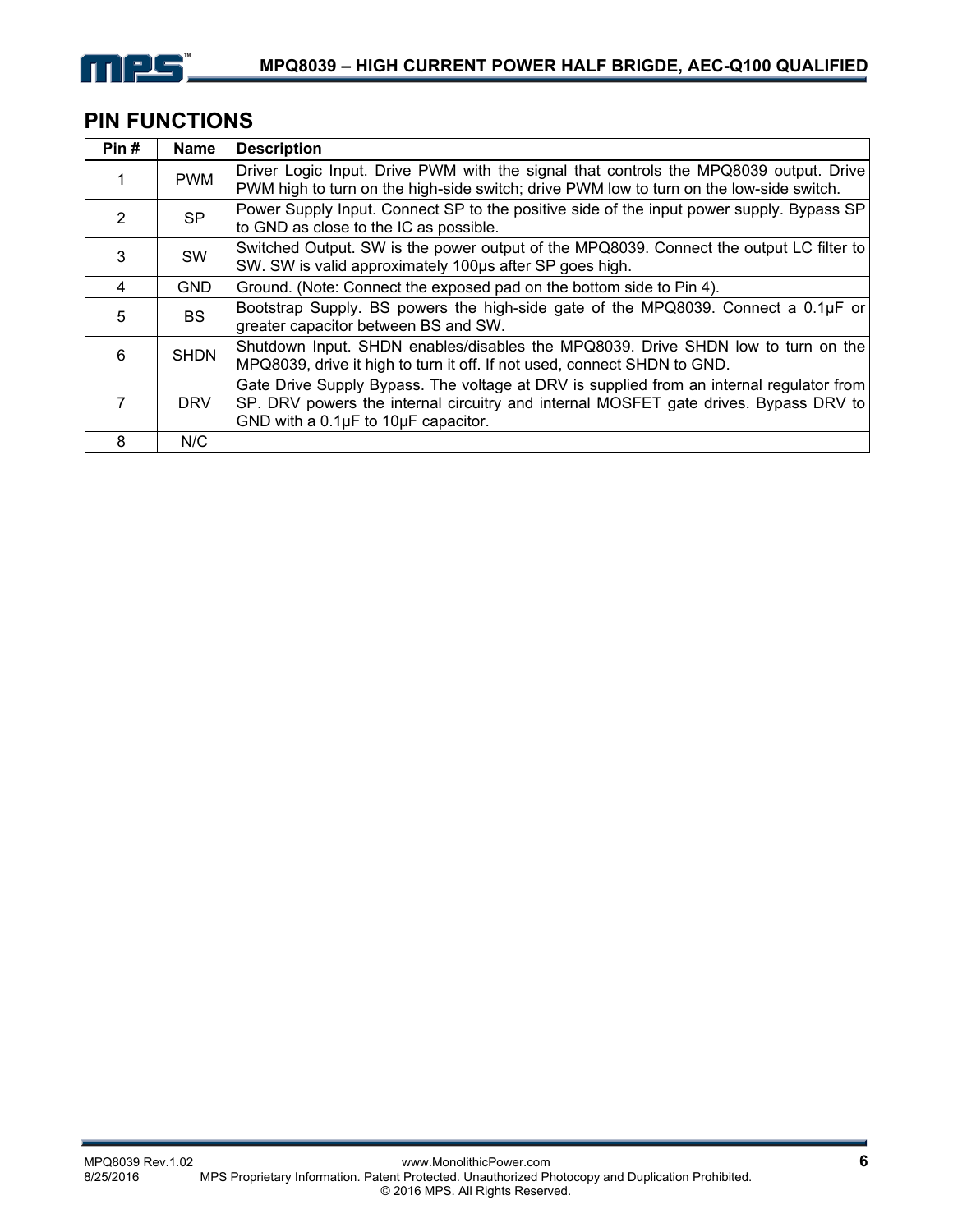

#### **OPERATION**

The MPQ8039 is a general purpose, power driver. It takes a logic input and drives a half bridge comprised of 0.1Ω high-side and low-side N-Channel MOSFET switches.

It operates at frequencies up to 1.2MHz, can accept a DC supply voltage as high as 25V, and produce peak output current as high as 9A.



**Figure 1: Function Block Diagram** 

#### **SW Output**

The SW output drives the load. It is controlled by the logic input signal at PWM. When the signal at PWM is high (above 2V), the high-side switch is turned on. When the signal at PWM is low (less than 0.4V), the low-side switch is turned on.

The MPQ8039 uses internal N-Channel MOSFETs for both the high-side and low-side switches. The high-side MOSFET gate drive is powered from the voltage between SW and BS, allowing BS to rise above the SP input voltage to power the high-side MOSFET. To do this a bootstrap capacitor is connected between SW and BS. When the low-side switch is on, the capacitor is internally charged from the voltage at DRV, which is also internally generated. There is a dead time region (typically 40ns) where both the upper and lower switches are off (see Figure 2).

Both the high-side and low-side switches have internal current limits to prevent failure due to excessive load current. Once the current limit is reached, both output switches are turned off and the fault output is asserted (driven low).

#### **Shutdown**

The MPQ8039 includes a 2.5μA shutdown mode. When SHDN is high, both output switches are turned off and the input current drops to 2.5μA. When the MPQ8039 is shutdown, the internally generated voltage at DRV drops to 0V. If the shutdown mode is not used, connect SHDN directly to GND.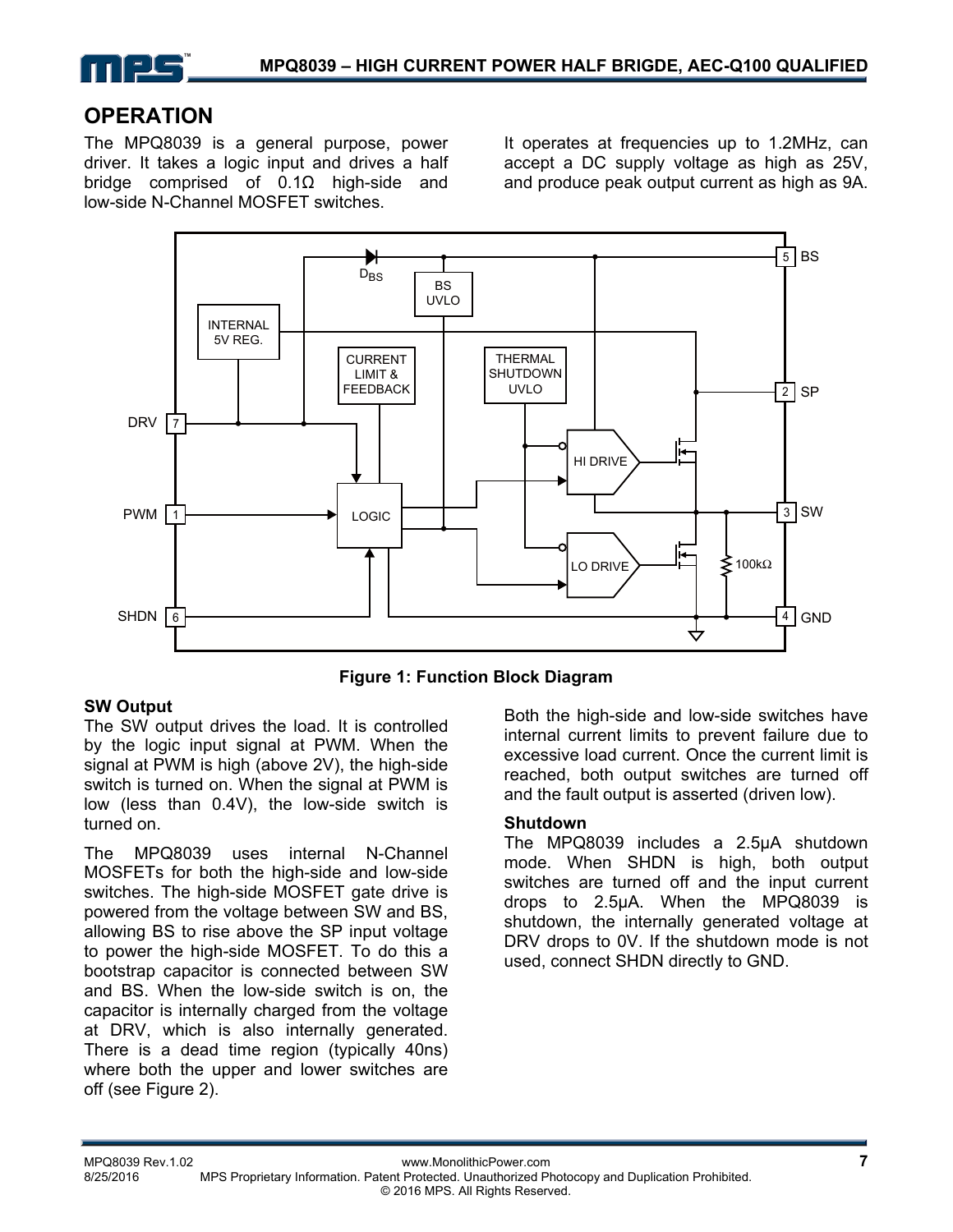

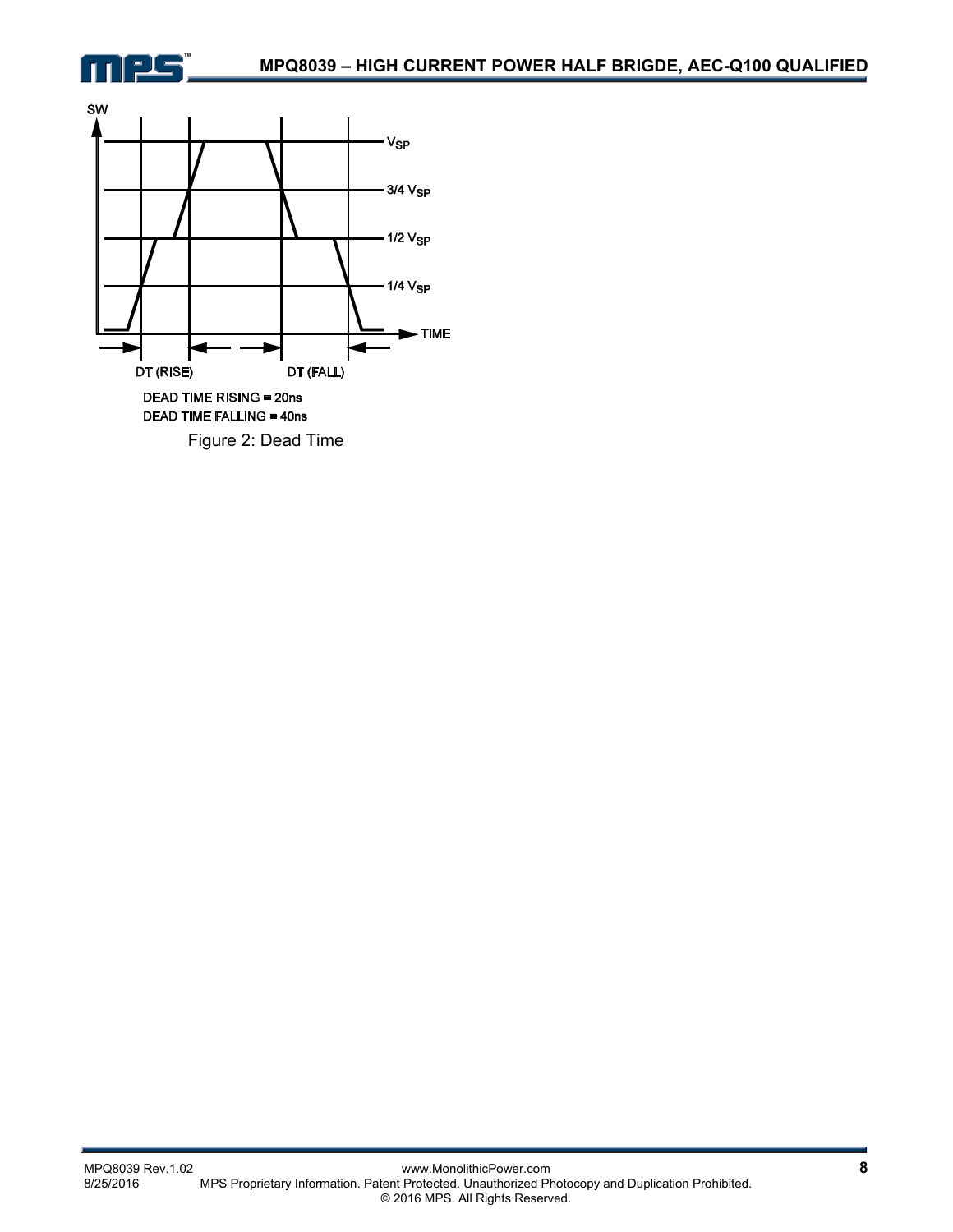

# **TYPICAL APPLICATION CIRCUITS**





Figure 5: 80W Full Bridge Audio Amplifier Figure 6: Full Bridge Motor Driver





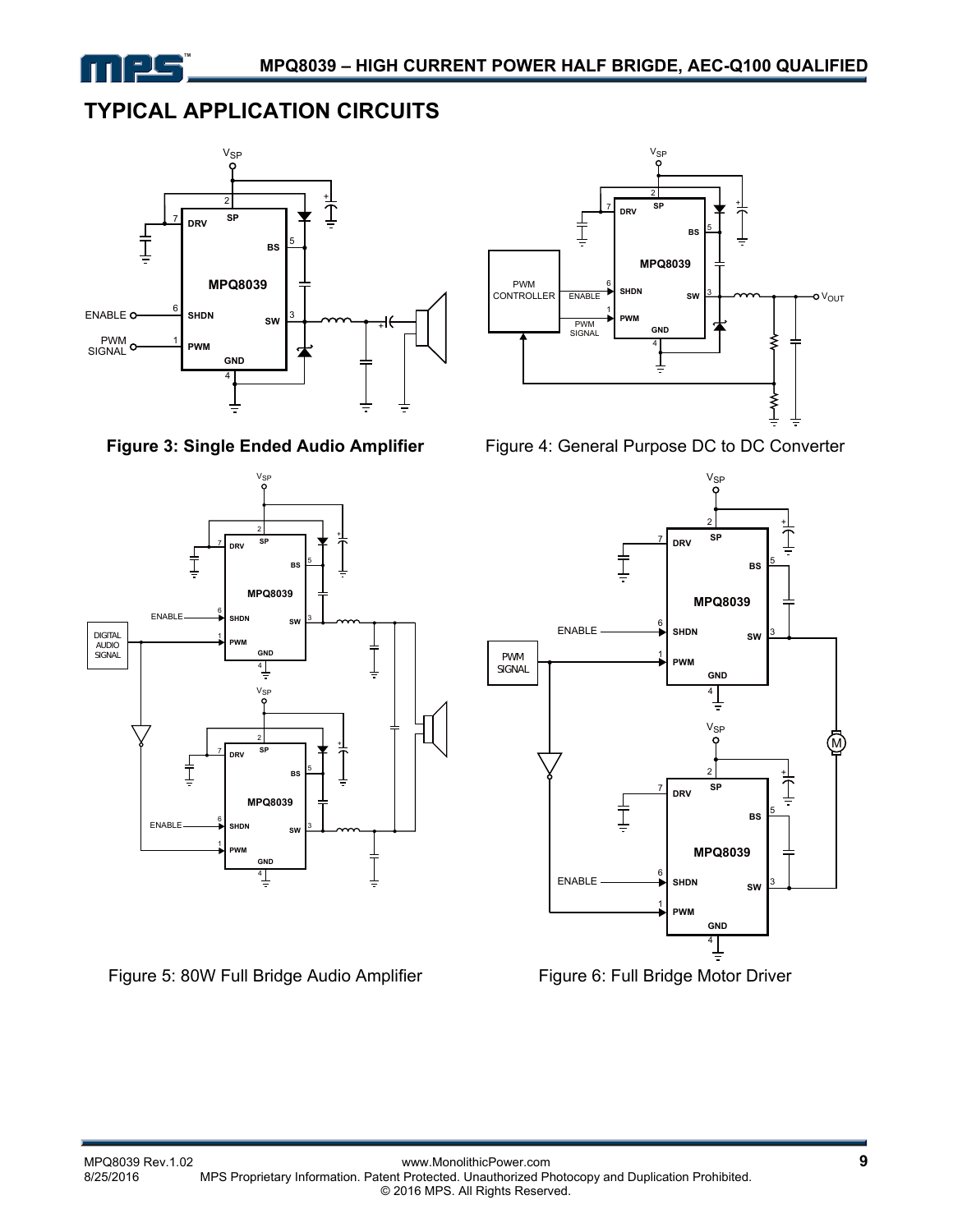



**Figure 7: CCFL Driver Circuit**